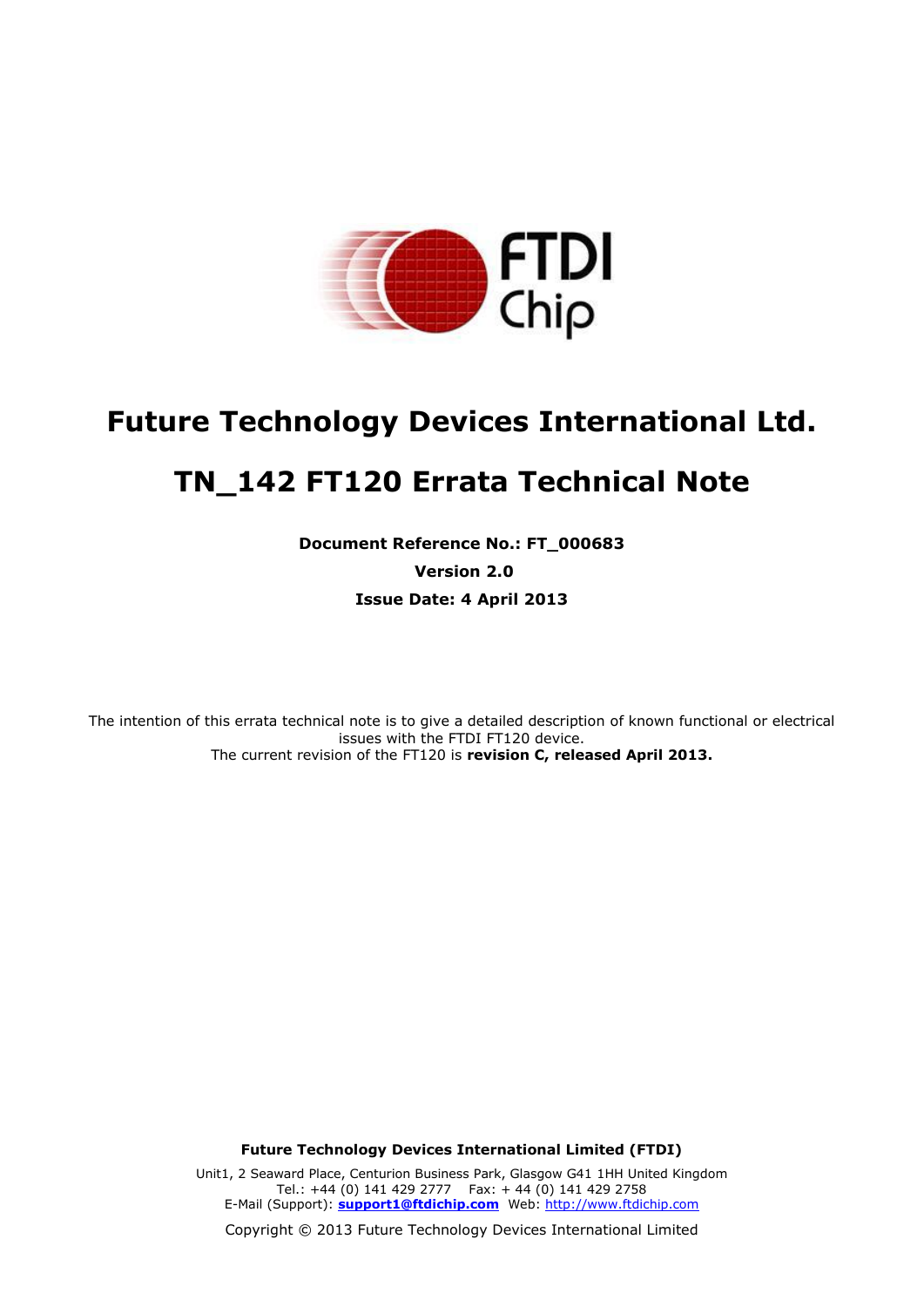

# **TABLE OF CONTENTS**

| 1              |                                                                  |  |
|----------------|------------------------------------------------------------------|--|
| $\mathbf{2}^-$ | Errata History Table - Functional Errata  3                      |  |
| 2.1            | Errata History Table - Electrical and Timing Specification       |  |
| 3              |                                                                  |  |
| 3.1            |                                                                  |  |
| 3.1.1          |                                                                  |  |
| 3.1.2          | SUSPEND pin not asserted while Clock Running bit is '1' 4        |  |
| 3.1.3          |                                                                  |  |
| 3.1.4          |                                                                  |  |
| 3.1.5          |                                                                  |  |
| 3.2            |                                                                  |  |
| 4              | <b>Electrical and Timing specification deviations of FT120 8</b> |  |
| 4.1            |                                                                  |  |
| 4.2            |                                                                  |  |
| 5.             |                                                                  |  |
| 6              |                                                                  |  |
|                |                                                                  |  |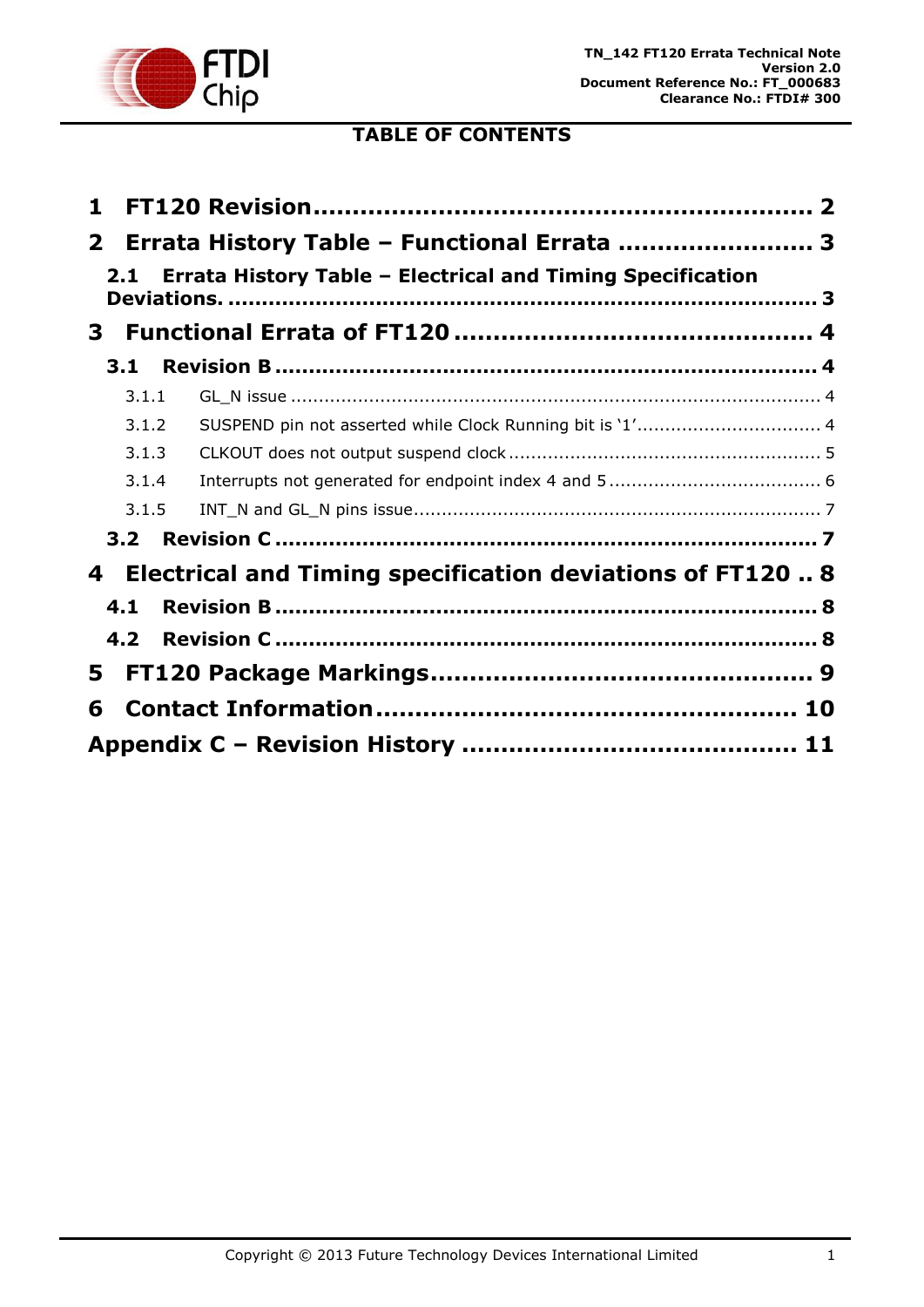

# <span id="page-2-0"></span>**1 FT120 Revision**

FT120 part numbers are listed in **[Table 1.](#page-2-1)** The letter at the end of date code identifies the device revision.

The current revision of the FT120 is **revision C, released May 2013.** At the time of releasing this Technical Note there are no known issues with this silicon revision.

| Part Number   | Package      |
|---------------|--------------|
| FT120Q        | 28 pin QFN   |
| <b>FT120T</b> | 28 pin TSSOP |

#### <span id="page-2-1"></span>**Table 1 FT120 Part Numbers**

This errata technical note covers the revisions of FT120 listed in **[Table 2](#page-2-2)**.

| <b>Revision</b>                                  | <b>Notes</b>                               |  |
|--------------------------------------------------|--------------------------------------------|--|
| First device revision. Never sold publicly.<br>A |                                            |  |
| B                                                | Second device revision. Launched May 2012  |  |
|                                                  | Third device revision. Launched April 2013 |  |

<span id="page-2-2"></span>**Table 2 FT120 Revisions**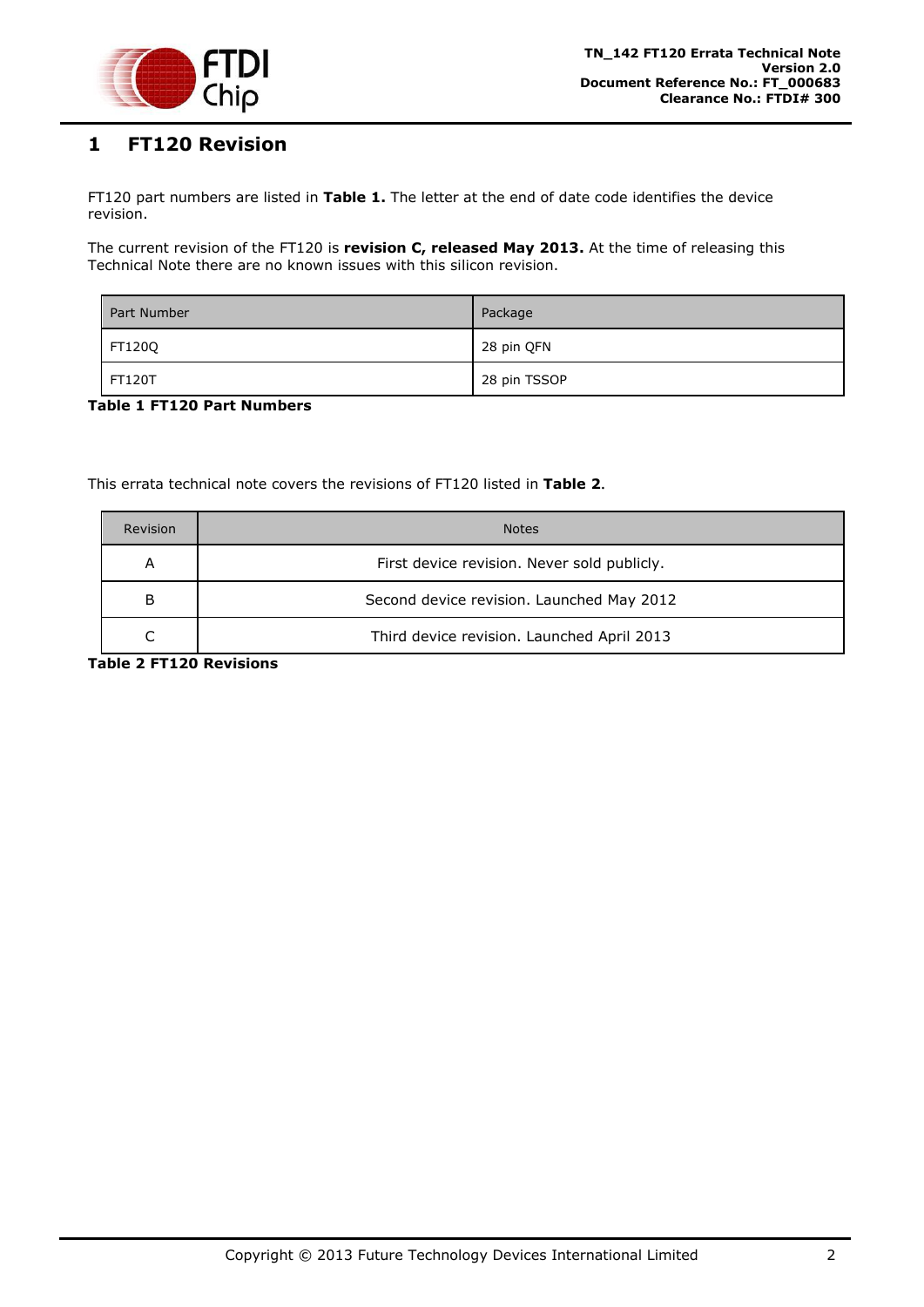

# <span id="page-3-0"></span>**2 Errata History Table – Functional Errata**

| <b>Functional</b><br><b>Errata</b>                    | <b>Short description</b>                                                                                                                                                    | Errata occurs in<br>device revision |
|-------------------------------------------------------|-----------------------------------------------------------------------------------------------------------------------------------------------------------------------------|-------------------------------------|
| GL_N pin<br>issue                                     | Pin GL_N remains active when FT120 enters suspend state or<br>USB cable is removed                                                                                          | B                                   |
| SUSPEND pin<br>issue                                  | SUSPEND pin not active when bit Clock Running of Set Mode<br>command is set to '1' and FT120 enters suspend state                                                           | B                                   |
| CLKOUT pin<br>issue                                   | CLKOUT pin not switch to suspend clock when bit Clock Running<br>of Set Mode command is set to '1' and bit No Suspend Clock is<br>set to '0' and FT120 enters suspend state | B                                   |
| Interrupt for<br>endpoint<br>index 4 and 5<br>missing | In non-DMA mode, interrupt will not be generated when bits 6<br>and 7 of DMA Configuration Register (Set Mode command) are<br>not set                                       | B                                   |
| INT_N and<br>GL_N pins<br>issue                       | The INT_N and GL_N pins are not open drain                                                                                                                                  | B                                   |

**Table 3 Functional Errata**

# <span id="page-3-1"></span>**2.1 Errata History Table – Electrical and Timing Specification Deviations.**

| <b>Deviations</b> | <b>Short description</b> | Errata occurs in device revision |
|-------------------|--------------------------|----------------------------------|
| -                 | No known issues          | -                                |
|                   |                          |                                  |

**Table 4 Electrical and Timing Errata**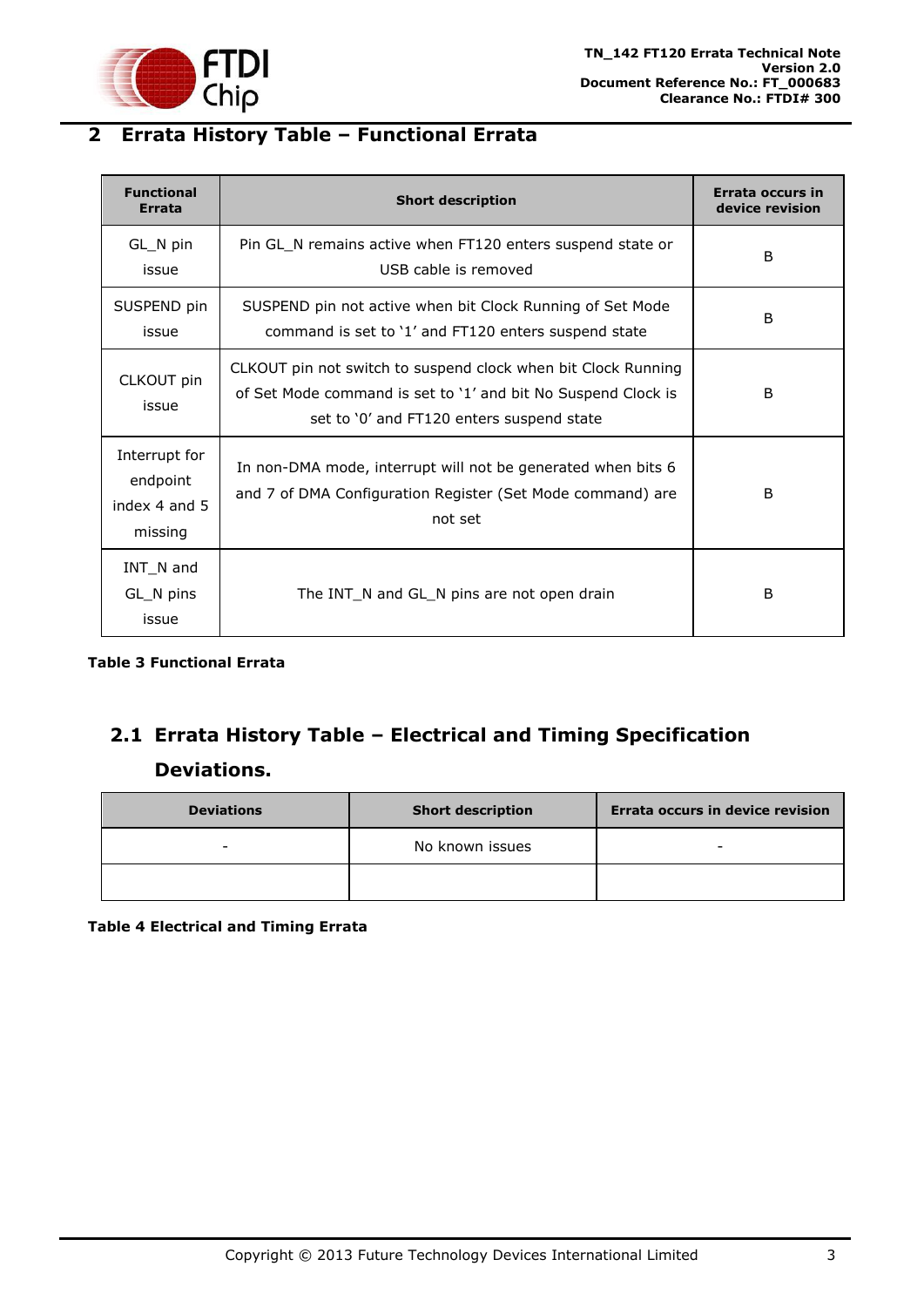

# <span id="page-4-0"></span>**3 Functional Errata of FT120**

### <span id="page-4-1"></span>**3.1 Revision B**

### <span id="page-4-2"></span>**3.1.1 GL\_N issue**

#### **Introduction:**

The FT120 has a dedicated GL\_N output pin (open-drain). The function of GL\_N pin is to indicate the USB traffic while USB session is on-going. The GL\_N can be used to drive a LED which will blink during USB transactions.

#### **Issue:**

When FT120 is configured and then goes to suspend state, the GL\_N pin shall become non-active but it remains active. This may cause suspend current at high level if GL\_N is used to drive a LED.

For self-powered application, when FT120 is configured and then the USB cable is un-plugged, the GL\_N pin shall become non-active but it remains active. This may cause confusion to end user if GL\_N is used to drive a LED.

#### **Workaround:**

There are a few possible workarounds:

- 1) Do not use GL\_N pin to drive a LED, or choose a small current LED;
- 2) Use SUSPEND pin to gate the GL N;
- 3) Use the Vbus sensing circuit to gate the GL\_N (for self-powered application only).

#### **Package specific:**

The effected packages are listed in Table 5.

| Package       | <b>Applicable (Yes/No)</b> |
|---------------|----------------------------|
| FT120Q        | Yes                        |
| <b>FT120T</b> | Yes                        |

**Table 5**

### <span id="page-4-3"></span>**3.1.2 SUSPEND pin not asserted while Clock Running bit is '1'**

#### **Introduction:**

The FT120 has a dedicated SUSPEND output pin (open-drain). When USB bus is suspended (bus idle for more than 3ms), the SUSPEND pin shall be floating (pull HIGH by external pull-up resistor) to indicate suspend condition.

#### **Issue:**

When the Clock Running bit of the Set Mode command is set to '1' and FT120 enters USB suspend the SUSPEND pin shall be floating but it remains driving LOW. This may cause issue for systems where the SUSPEND pin is used for power management circuits and/or indication to the microcontroller that the USB is in suspend state. For systems where the SUSPEND pin is not used, this issue has no impact.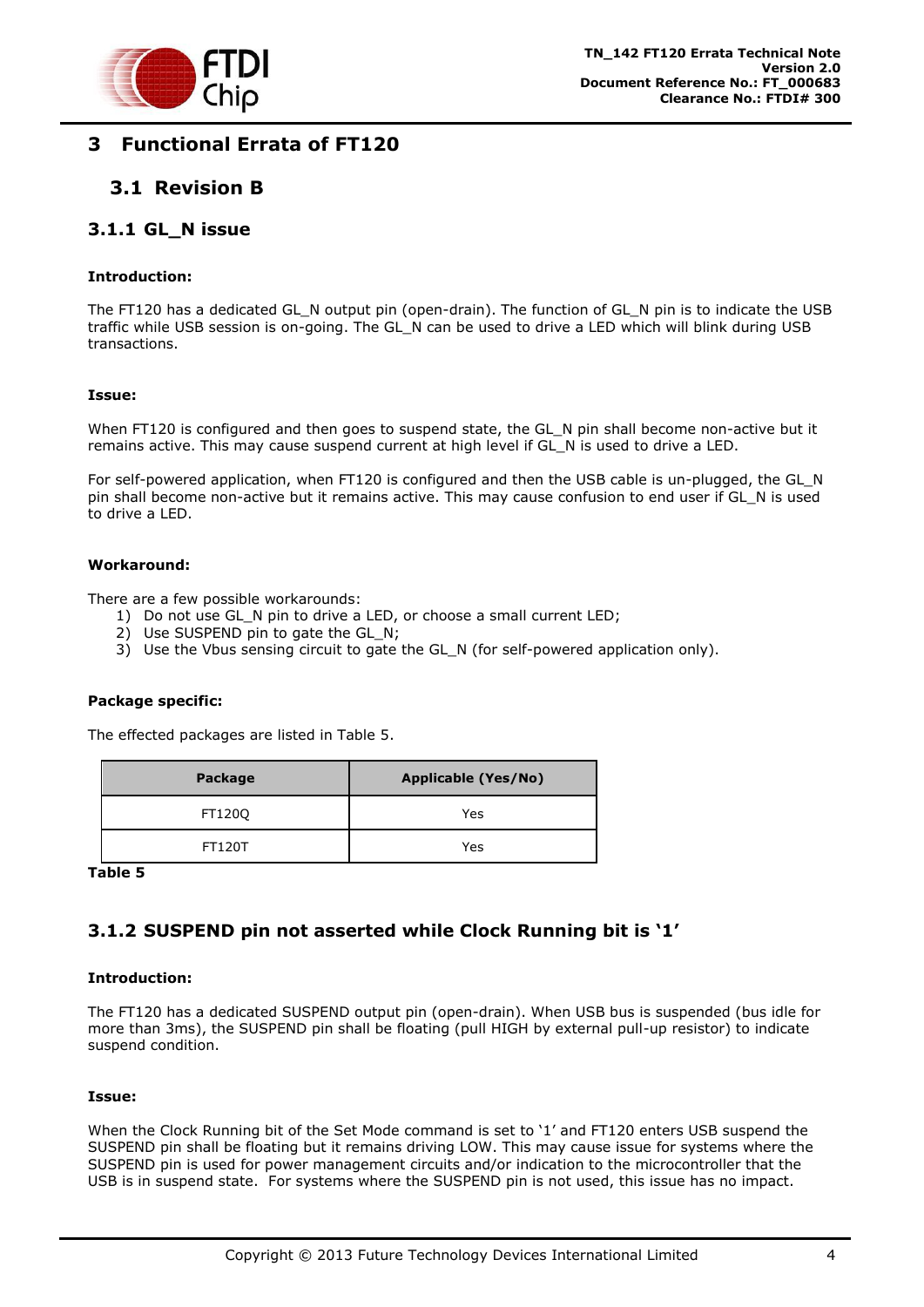

#### **Workaround:**

Firmware workaround solutions exist depending on specific application:

Solution 1: This solution is applicable for applications where the SUSPEND pin is used for indication to the microcontroller that the USB is in suspend state. When the Clock Running bit is set to '1', FT120 clock remains active and the parallel bus remains functional in suspend state. FT120 will generate interrupt to indicate the USB enters suspend state. The microcontroller can use the suspend interrupt rather than use the SUSPEND pin to detect the suspend event. To resume the USB bus, the microcontroller can issue Send Resume command to FT120 without driving LOW to the SUSPEND pin.

Solution 2: This solution is applicable for applications where the SUSPEND pin is used to control the power management circuits. Firmware can be modified to set the Clock Running bit of Set Mode command to be '0'. The SUSPEND pin will function per normal under this configuration.

#### **Package specific:**

The effected packages are listed in [Table 6.](#page-5-1)

| Package       | <b>Applicable (Yes/No)</b> |
|---------------|----------------------------|
| FT120Q        | Yes                        |
| <b>FT120T</b> | Yes                        |

<span id="page-5-1"></span>**Table 6**

### <span id="page-5-0"></span>**3.1.3 CLKOUT does not output suspend clock**

#### **Introduction:**

The FT120 has a dedicated CLKOUT output pin. During USB suspend the CLKOUT pin shall switch to the 30kHz suspend clock when the No Suspend Clock bit of the Set Mode command is set to '0', and the Clock Running bit of the Set Mode command is set to '1'. This will help to reduce the supply current of the microcontroller if it uses the CLKOUT signal as the clock source.

#### **Issue:**

When the No Suspend Clock bit of the Set Mode command is set to '0' and the Clock Running bit of the Set Mode command is set to '1' and FT120 enters USB suspend, the CLKOUT output will not switch to the 30kHz suspend clock. This may cause the system suspend current to reach a relatively high level. For systems where the CLKOUT pin is not used, this issue has no impact.

#### **Workaround:**

Firmware can be modified to set the Clock Running bit of Set Mode command to be '0'. Under this configuration the CLKOUT will switch to 30 kHz suspend clock upon entering USB suspend state. To resume the USB bus, the firmware needs to wakeup FT120 by driving the SUSPEND pin to LOW, and then issue Send Resume command to FT120.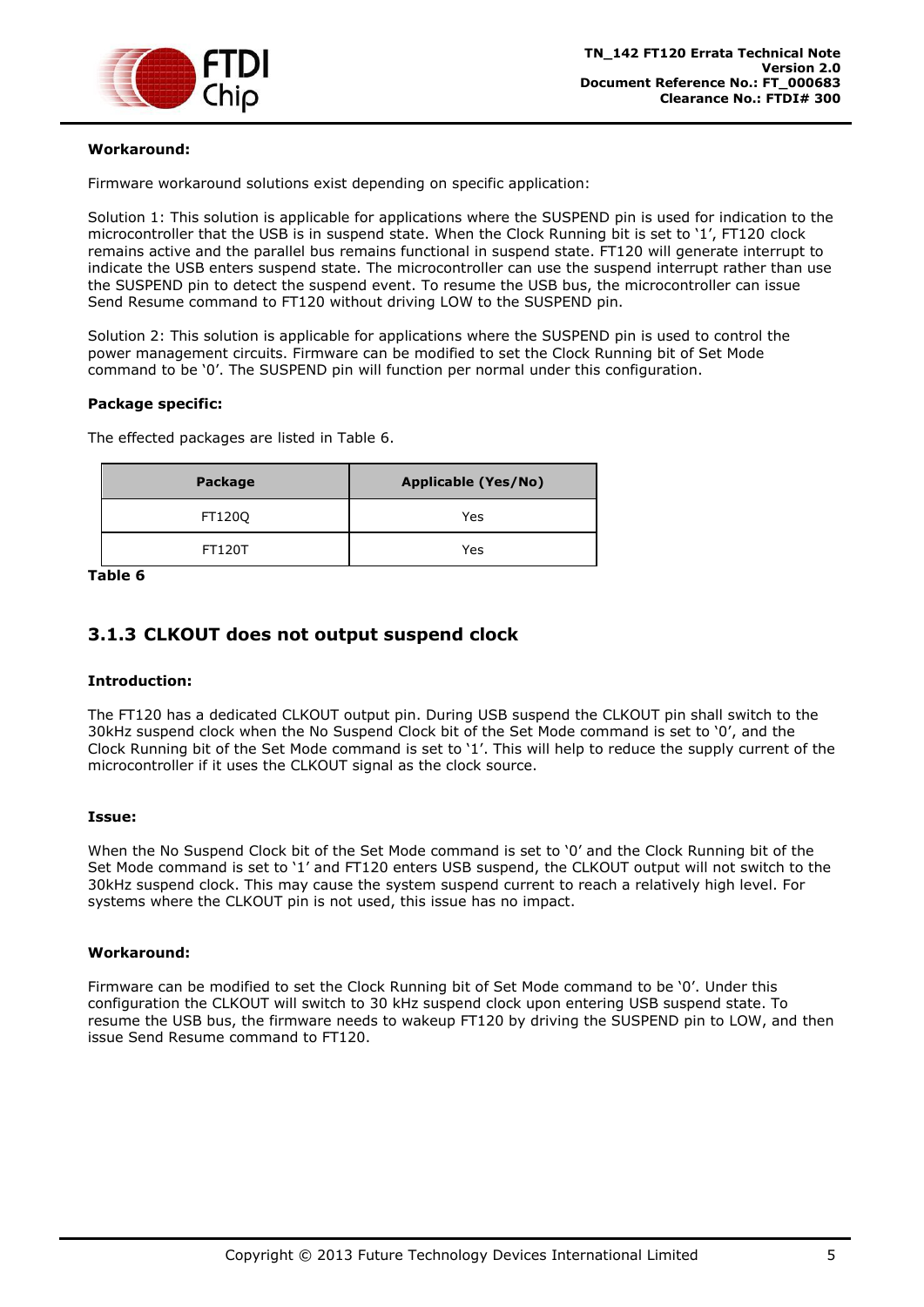

#### **Package specific:**

The effected packages are listed in [Table 7.](#page-6-1)

| Package       | <b>Applicable (Yes/No)</b> |
|---------------|----------------------------|
| FT120Q        | Yes                        |
| <b>FT120T</b> | Yes                        |

<span id="page-6-1"></span>**Table 7**

### <span id="page-6-0"></span>**3.1.4 Interrupts not generated for endpoint index 4 and 5**

#### **Introduction:**

Bit 6 and 7 of the Set DMA command is used to enable/disable the interrupts for endpoint index 4 and 5 when DMA mode is enabled. For non-DMA mode, these two bits shall have no impact on interrupt generating over endpoint index 4 and 5.

#### **Issue:**

For non-DMA mode, FT120 will not generate interrupts for endpoint index 4 and 5 if bit 6 and 7 of the Set DMA command is set to '0'.

#### **Workaround:**

Set bit 6(Endpoint Index 4 Interrupt Enable) and bit 7(Endpoint Index 5 Interrupt Enable) of the Set DMA command to '1' for non-DMA mode, if these endpoints are enabled.

#### **Package specific:**

The effected packages are listed in [Table 8](#page-6-2)

| Package | <b>Applicable (Yes/No)</b> |
|---------|----------------------------|
| FT120Q  | Yes                        |
| FT120T  | Yes                        |

<span id="page-6-2"></span>**Table 8**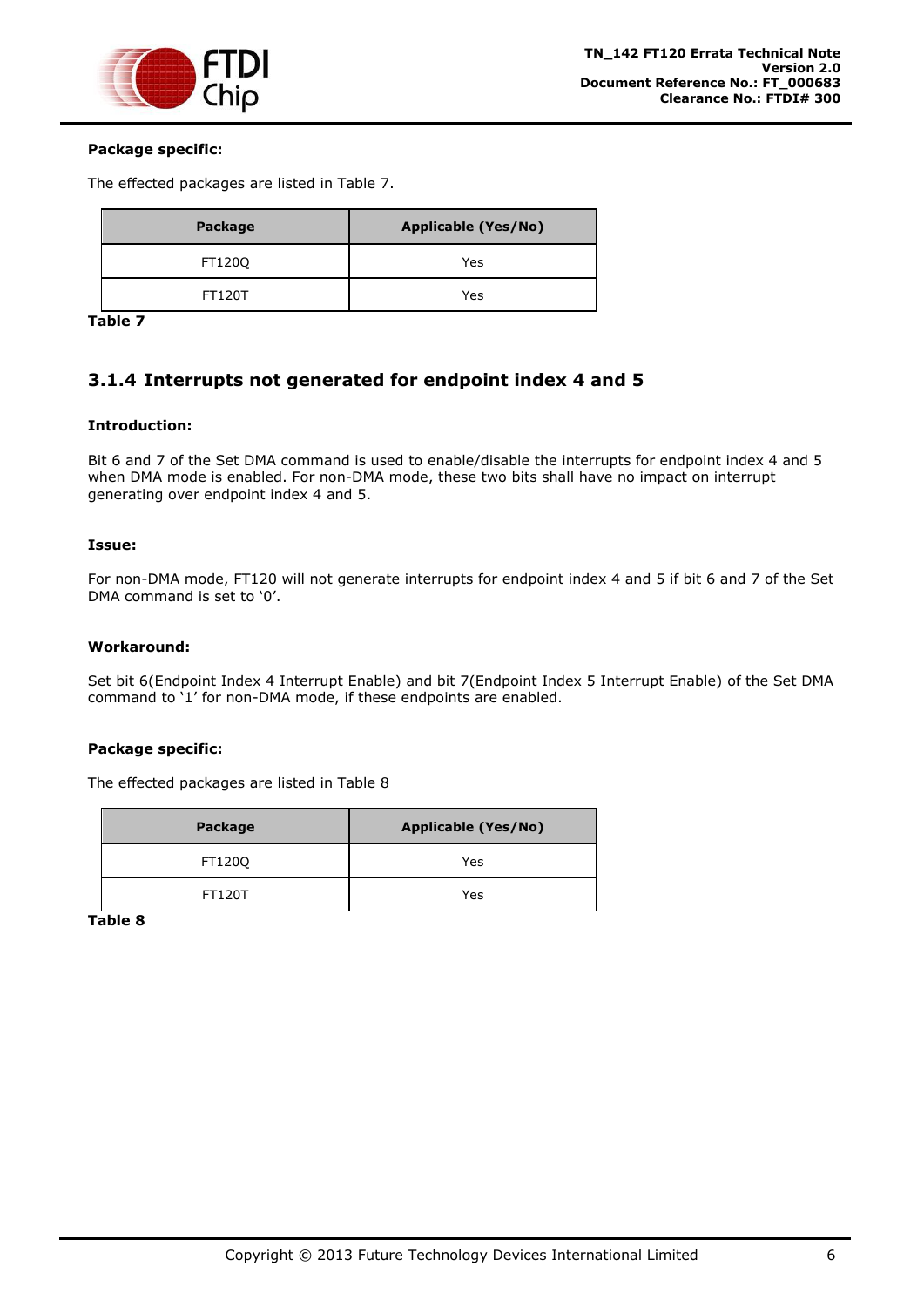

# <span id="page-7-0"></span>**3.1.5 INT\_N and GL\_N pins issue**

#### **Introduction:**

Pins INT\_N and the GL\_N are not set as open-drain.

#### **Issue:**

Both the INT\_N and the GL\_N pins are configured as active driver. They should be configured as open-drain as per specification.

#### **Workaround:**

No known workaround.

#### **Package specific:**

The effected packages are listed in [Table 8](#page-6-2)

| Package       | <b>Applicable (Yes/No)</b> |
|---------------|----------------------------|
| FT120Q        | Yes                        |
| <b>FT120T</b> | Yes                        |

**Table 9**

### <span id="page-7-1"></span>**3.2 Revision C**

No known issues at revision C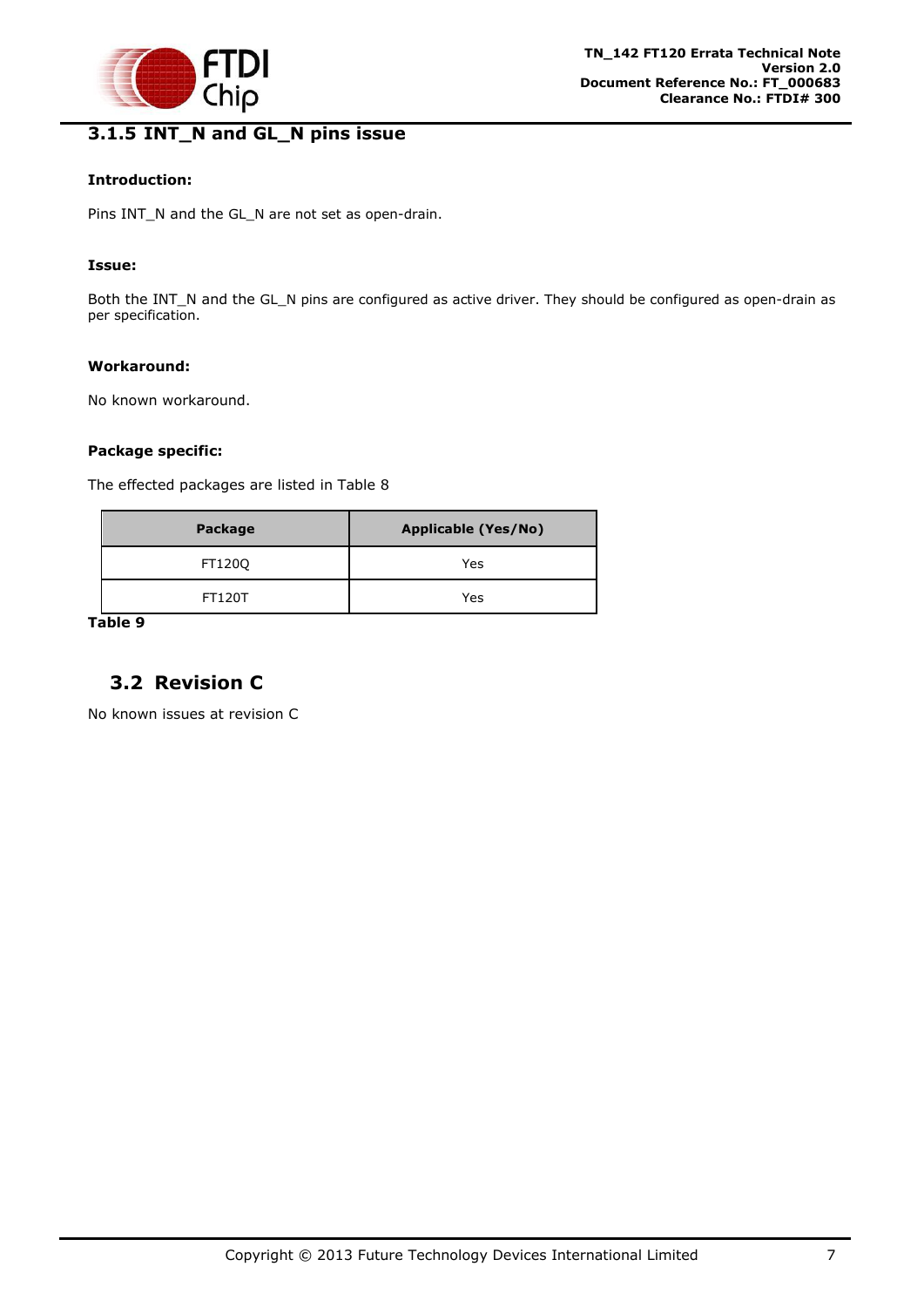

# <span id="page-8-0"></span>**4 Electrical and Timing specification deviations of FT120**

### <span id="page-8-1"></span>**4.1 Revision B**

No known issues at revision B

# <span id="page-8-2"></span>**4.2 Revision C**

No known issues at revision C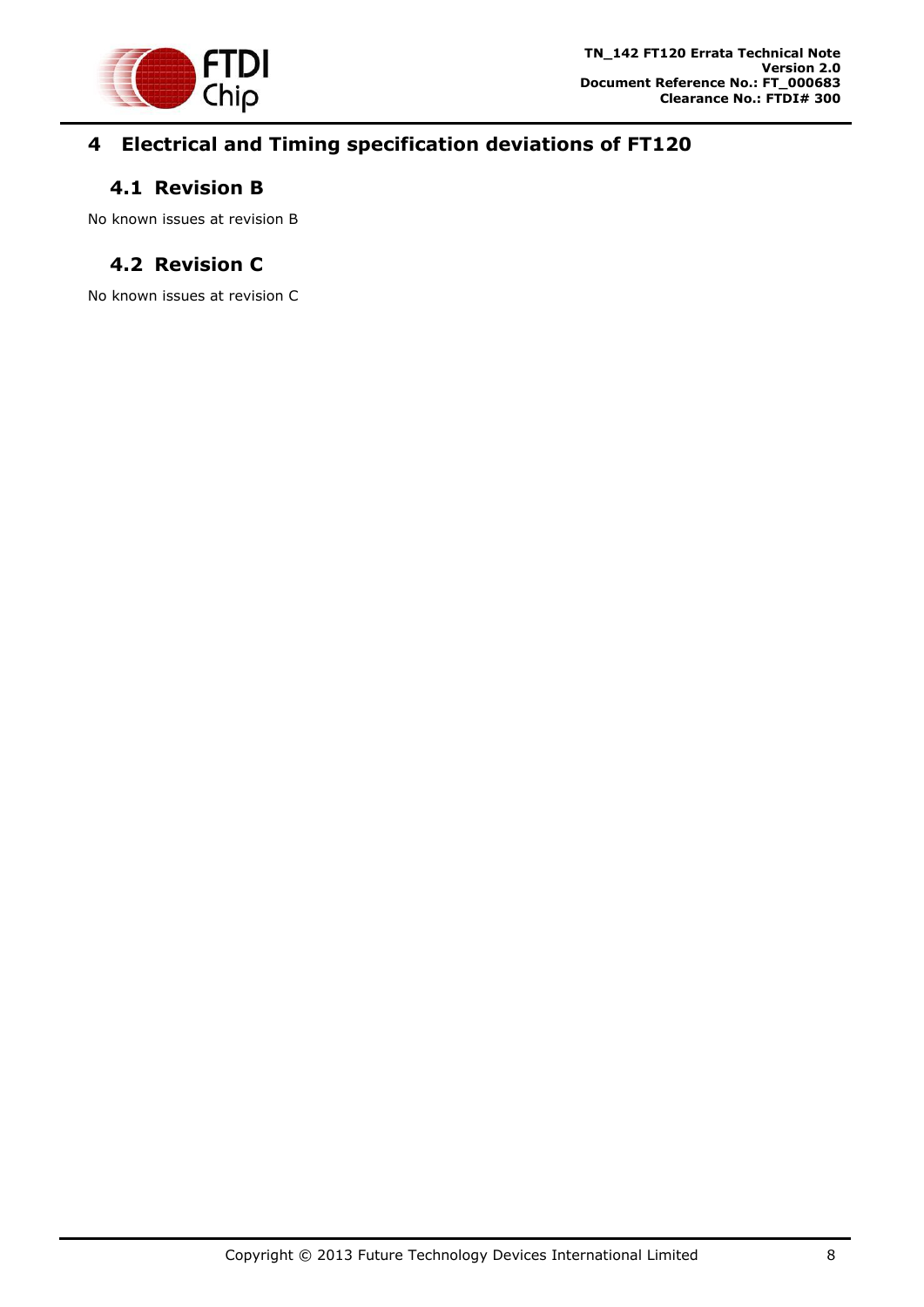

### <span id="page-9-0"></span>**5 FT120 Package Markings**

FT120 is available in a RoHS Compliant RoHS Compliant package, 28 pin QFN and 28 pin TSSOP. An example of the markings on the package is shown in [Figure 1](#page-9-1) and [Figure 2.](#page-9-2)





**Line 3 – FTDI Part Number**

<span id="page-9-1"></span>**Figure 1 Package Markings – FT120Q**



<span id="page-9-2"></span>**Figure 2 Package Markings – FT120T**

The date code format is **YYWW** where WW = 2 digit week number,  $YY = 2$  digit year number. This is followed by the revision number.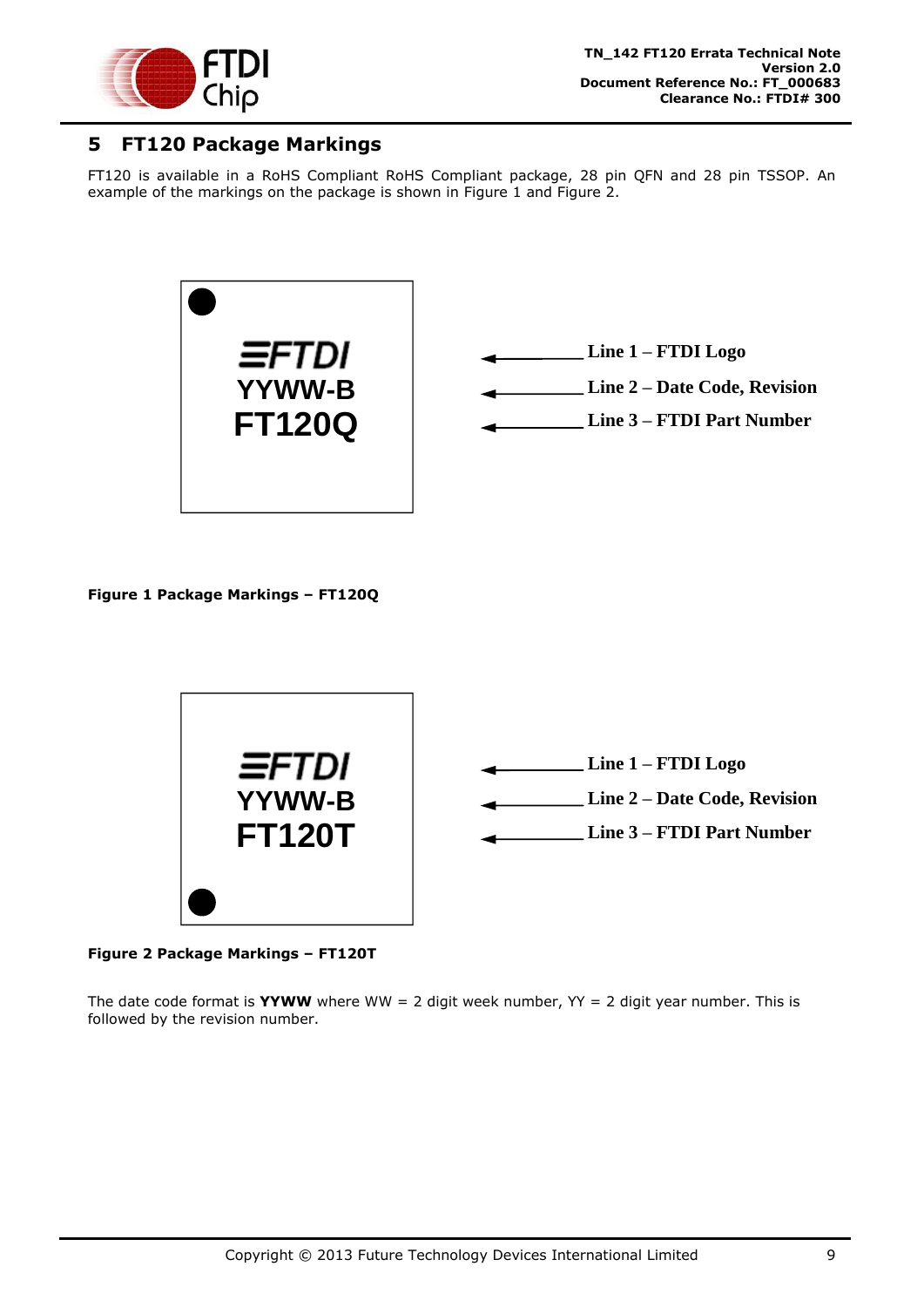

# <span id="page-10-0"></span>**6 Contact Information**

#### **Head Office – Glasgow, UK**

Future Technology Devices International Limited Unit 1, 2 Seaward Place, Centurion Business Park Glasgow G41 1HH United Kingdom Tel: +44 (0) 141 429 2777 Fax: +44 (0) 141 429 2758

E-mail (Sales) sales1@ftdichip.com<br>E-mail (Support) support1@ftdichip.co support1@ftdichip.com E-mail (General Enquiries) admin1@ftdichip.com

#### **Branch Office – Taipei, Taiwan**

Future Technology Devices International Limited (Taiwan) 2F, No. 516, Sec. 1, NeiHu Road Taipei 114 Taiwan , R.O.C. Tel: +886 (0) 2 8791 3570 Fax: +886 (0) 2 8791 3576

E-mail (Sales) tw.sales1@ftdichip.com E-mail (General Enquiries) tw.admin1@ftdichip.com

E-mail (Support) tw.support1@ftdichip.com

#### **Branch Office – Tigard, Oregon, USA**

Future Technology Devices International Limited (USA) 7130 SW Fir Loop Tigard, OR 97223 USA Tel: +1 (503) 547 0988 Fax: +1 (503) 547 0987

E-Mail (Sales) us.sales@ftdichip.com E-Mail (Support) us.support@ftdichip.com E-Mail (General Enquiries) us.admin@ftdichip.com

#### **Branch Office – Shanghai, China**

Future Technology Devices International Limited (China) Room 1103, No.666 West Huaihai Road, Shanghai, 200052 China Tel: +86 21 62351596 Fax: +86 21 62351595

E-mail (Sales) cn.sales@ftdichip.com E-mail (Support) cn.support@ftdichip.com E-mail (General Enquiries) cn.admin@ftdichip.com

#### **Branch Office – Singapore**

Future Technology Devices International Limited (Singapore) 178 Paya Lebar Road #07-03/04/05 Singapore 409030 Tel: +65 6841 1174 Fax: +65 6841 6071

E-mail (Support) support1@ftdichip.com E-mail (General Enquiries) admin1@ftdichip.com

#### **Web Site**

http://ftdichip.com

System and equipment manufacturers and designers are responsible to ensure that their systems, and any Future Technology Devices International Ltd (FTDI) devices incorporated in their systems, meet all applicable safety, regulatory and system-level performance requirements. All application-related information in this document (including application descriptions, suggested FTDI devices and other materials) is provided for reference only. While FTDI has taken care to assure it is accurate, this information is subject to customer confirmation, and FTDI disclaims all liability for system designs and for any applications assistance provided by FTDI. Use of FTDI devices in life support and/or safety applications is entirely at the user's risk, and the user agrees to defend, indemnify and hold harmless FTDI from any and all damages, claims, suits or expense resulting from such use. This document is subject to change without notice. No freedom to use patents or other intellectual property rights is implied by the publication of this document. Neither the whole nor any part of the information contained in, or the product described in this document, may be adapted or reproduced in any material or electronic form without the prior written consent of the copyright holder. Future Technology Devices International Ltd, Unit 1, 2 Seaward Place, Centurion Business Park, Glasgow G41 1HH, United Kingdom. Scotland Registered Company Number: SC136640